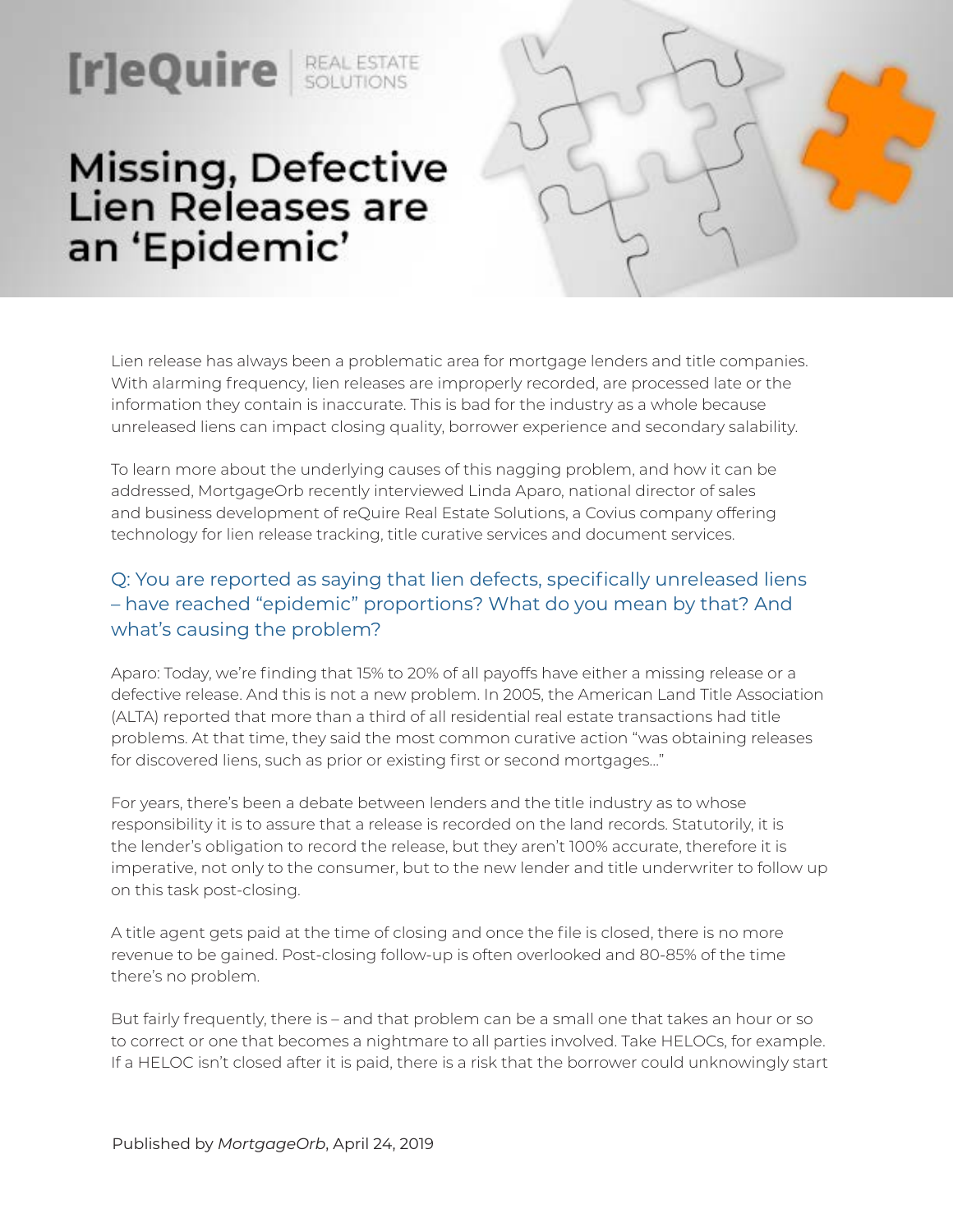

running up the line of credit again without any security on title. This could result in a costly title-claim situation.

Our job as an industry is to protect the consumer in all circumstances and by failing to follow up on the recording of the releases, we are not doing so.

## Q: Obviously, undiscovered or unreleased liens can create serious issues for homeowners and claims for title underwriters. But these situations are relatively rare. What are some of the more common pain points associated with this problem?

**Aparo:** These issues aren't as rare as most people think. As an example, our company is currently working with a lender that purchased a pool of loans on the secondary market. Through due diligence discovery, we discovered that almost 20% of these loans are not in first lien position. The lender was shocked that the title agents haven't done their job following up on this task. And the consumers are seeing and feeling the problem as well.

Roughly 10% of all Consumer Financial Protection Bureau complaints are mortgage related issues and 36% of all residential real estate transactions have title problems.

If a release is not recorded for a paid off loan, the landowner will be unable to refinance or sell their property which leads to frustration and angst for the consumer. When the homeowner finds out that this should have been done at their previous closing, it can lead to a compliance issue (along with hardship and financial burden) and jeopardize the reputation of the title company that closed the loan initially.

We, as an industry, close loans all the time, but the average consumer buys and sells a house roughly five times in their entire life, so finding out days before the closing that their property has a title defect can be incredibly stressful. And that's before bad things happen, such as new buyers walking away, rate locks expiring, etc.

In addition, there's the regulatory risk that the new lender is not in first lien position, and therefore, unable to foreclose on the property if it goes into default. This can create a potential problem for the new lender since there is an assumption that it holds first lien position.

The Fannie Mae Selling Guide requires "clear and marketable title" as a rep and warranty under Life of Loan Exclusions. The guide states that "lenders continue to be responsible for all warranties related to title, marketability and lien position, regardless of whether included or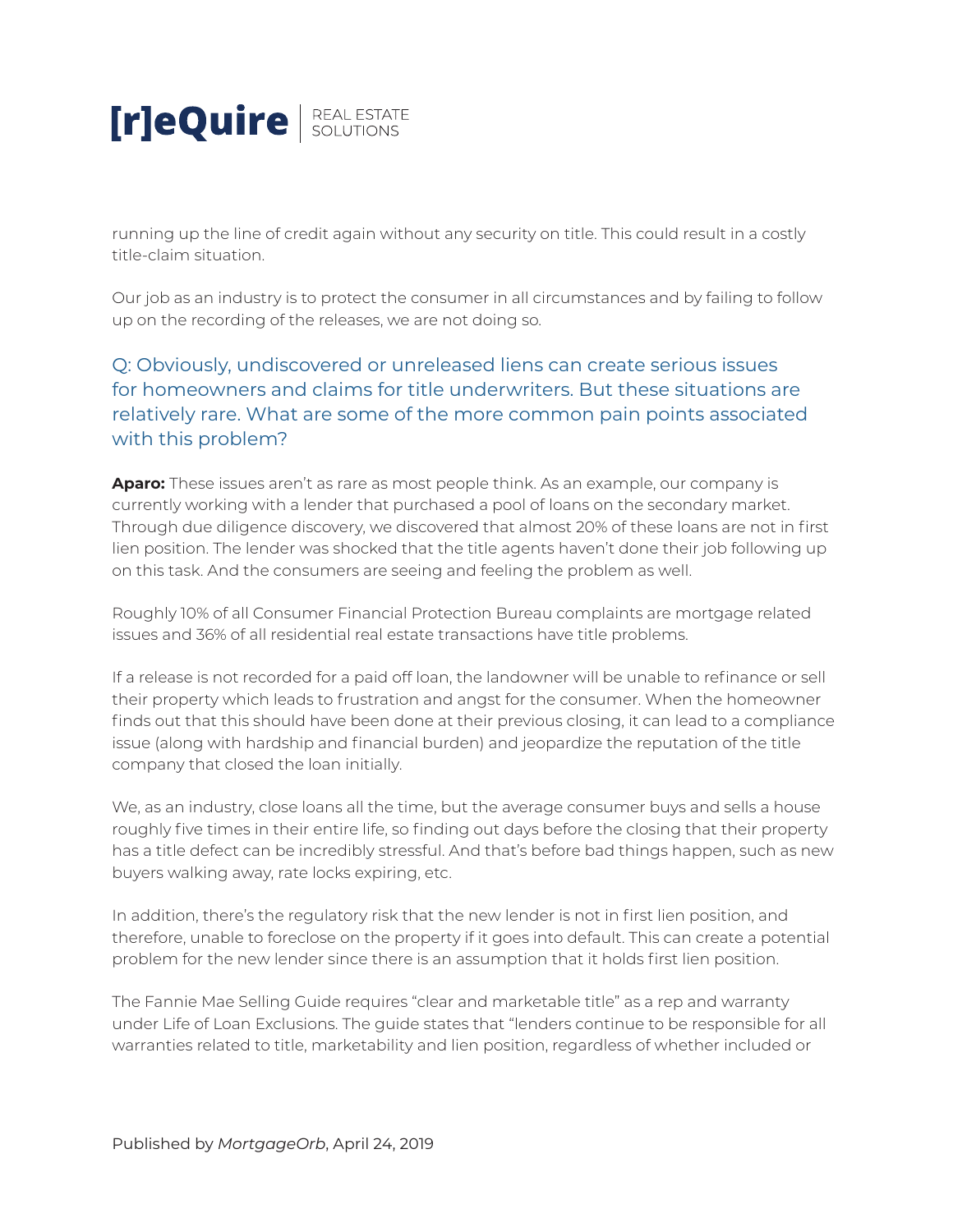

excluded by coverage under a mortgagee policy of title insurance." By not confirming that the previous lien is released, the lender is at risk of violating this requirement.

## Q: As you have noted, this isn't a new problem. ALTA, for example, first called it out nearly 15 years ago. With all the new technology, due diligence and quality control that's been added post-mortgage crisis, why is this still happening?

**Aparo:** Title agents either don't feel it's their responsibility or they don't want to deal with the post-closing follow up. I can't tell you how often I ask the question "What are you doing to follow up on releases of your payoffs?" The answer I get back: "Nothing." What they don't understand is that by doing "nothing", they are putting parties at risk in the future.

Unlike many problems in the mortgage industry, there's a simple solution to this one: lien tracking. We even have integrations with most of the settlement production systems making the follow up as simple as a few clicks of a button. It's a simple solution that saves the consumer money in the long run by not having to pay for costly title clean up or worse, a Quiet Title Action.

#### Q: Are there best practices that participants in the origination process should be following to detect and cure title defects sooner?

**Aparo:** Absolutely. The ALTA Best Practice Pillar 4 states that it is the title agent's responsibility to have settlement procedures in place. This means that the title agent must adopt standard real estate settlement policies and procedures. One of the many procedures that is overlooked has to do with post-closing follow-up. If the title agent isn't following up on the releases of the payoffs they've made at closing, how can they issue a title policy with the new loan in first lien position if it isn't 15% to 20% of the time?

#### Q: How does the industry stand on this issue? Are there any efforts underway to combat this "epidemic?"

**Aparo:** I feel as if I've worked most of my life trying to combat this epidemic. I have been in the industry for 32 years starting out working as a real estate processor, then selling title insurance and more recently founding a release tracking company. The idea for the lien tracking business grew out of my experience working for one of the major underwriters, where I was surprised how many claims were coming in for unreleased liens. These claims were absolutely preventable as long as there was consistent follow up.